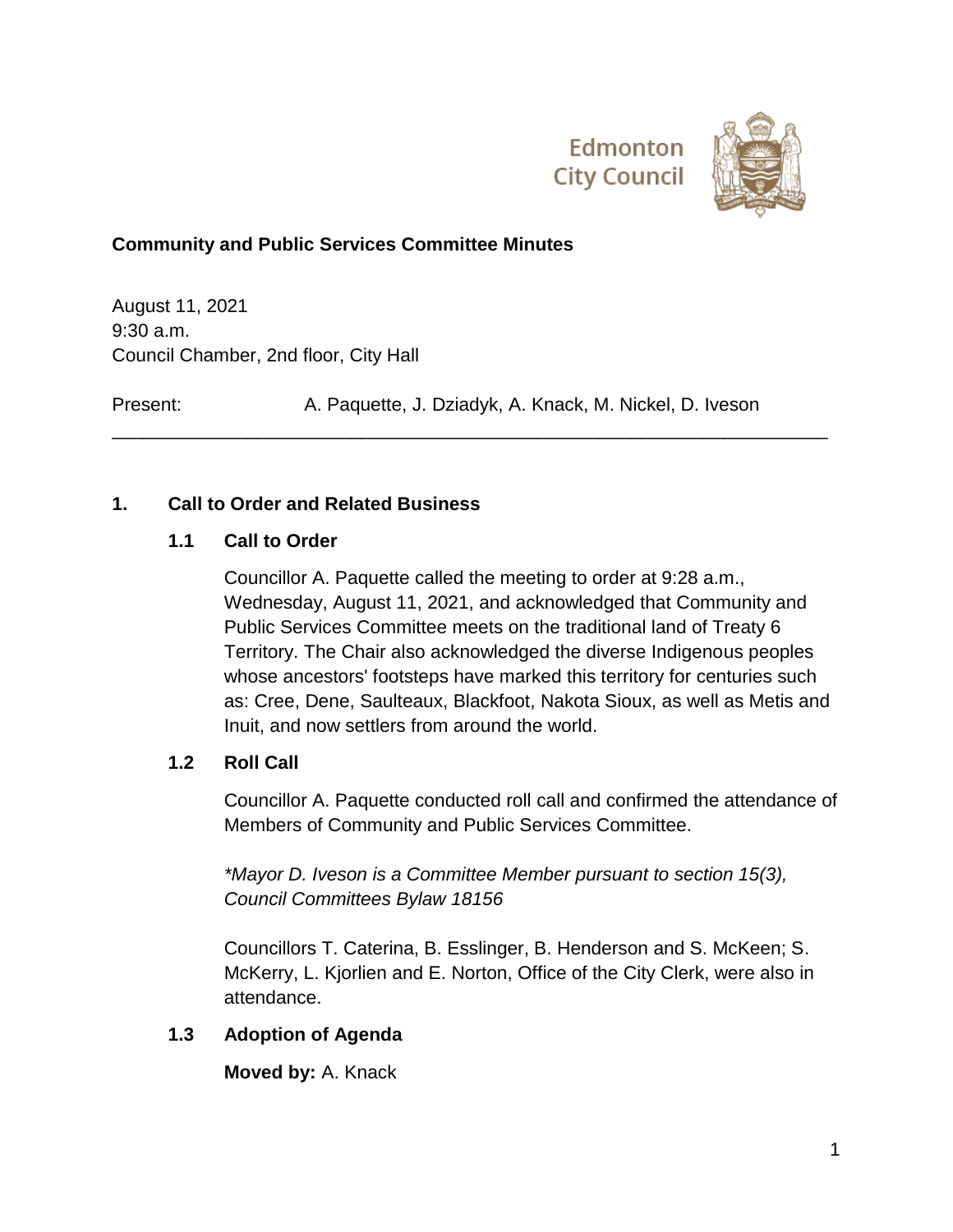That the August 11, 2021, Community and Public Services Committee meeting agenda be adopted with the following changes:

## Additions:

- 6.6 Bylaw 19758 Amendments to Bylaw 14614 Public Places Bylaw Acts of Harassment
- 6.9 Africa Centre Request to Reallocate Council-approved Funds

## Replacement report:

 6.1 Snow and Ice Control Policy Refresh - City Operations report CO00396rev

In Favour (4): A. Paquette, J. Dziadyk, A. Knack, and M. Nickel

**Carried (4 to 0)**

# **1.4 Approval of Minutes**

## **Moved by:** A. Knack

That the June 30, 2021, Community and Public Services Committee meeting minutes be approved.

In Favour (5): A. Paquette, J. Dziadyk, A. Knack, M. Nickel, and D. Iveson

**Carried (5 to 0)**

# **1.5 Protocol Items**

There were no Protocol Items.

### **2. Items for Discussion and Related Business**

### **2.1 Select Items for Debate**

The following items were selected for debate: 5.1, 6.1, 6.2, 6.3, 6.4 and 6.6.

### **2.2 Vote on Reports not Selected for Debate**

**Moved by:** M. Nickel

That the recommendations in the following reports be approved: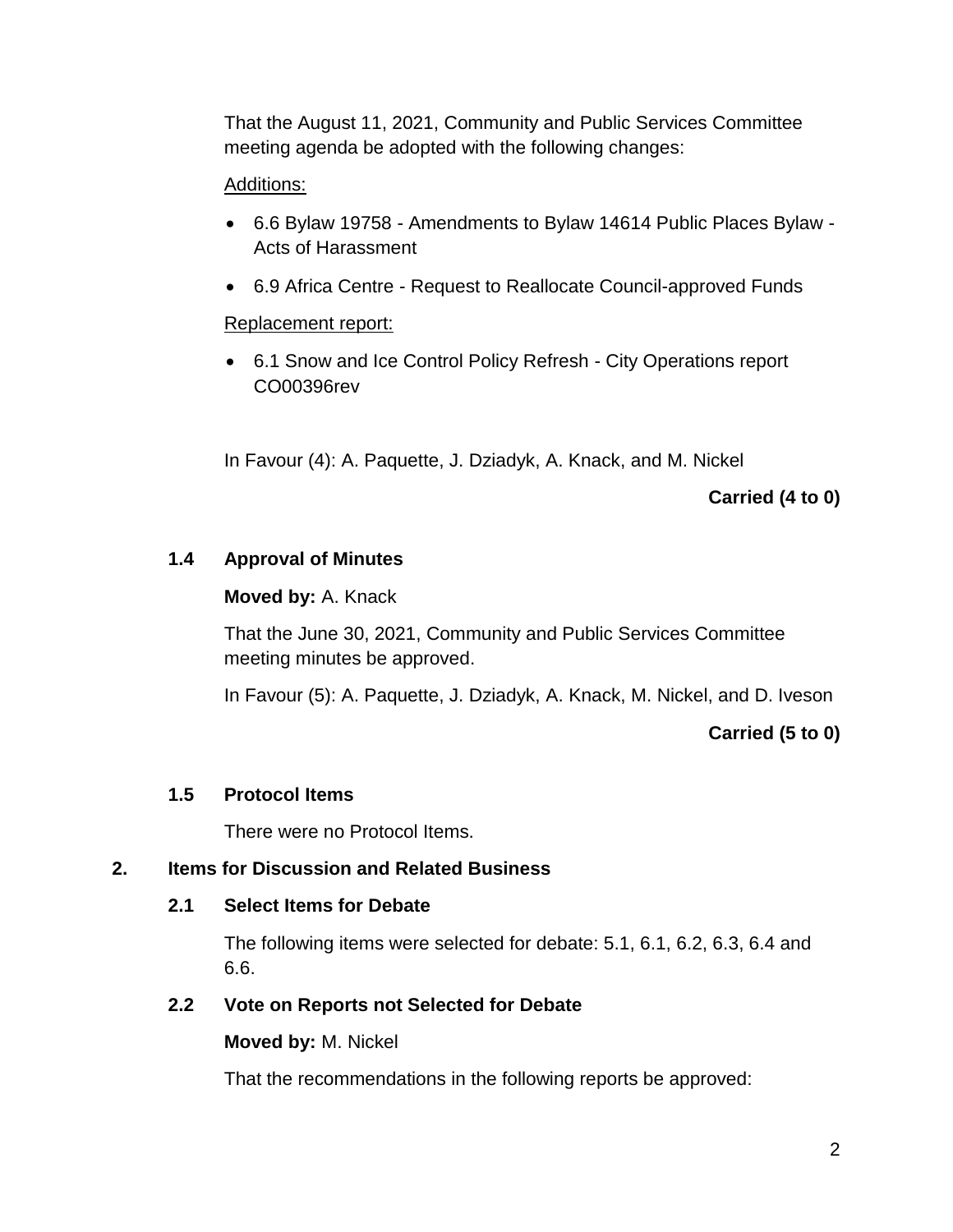- 5.2 International Holocaust Remembrance Alliance
- 5.3 Amendments to Bylaw 14614 Public Places Bylaw Restorative Justice Practices
- 6.5 Edmonton Arts Council 2021 Arts Building Operating Grant Recommendations
- 6.7 Commonwealth Stadium Concession Agreement Extension
- 6.8 Edmonton Football Club Agreement Extension
- 6.9 Africa Centre Request to Reallocate Council-approved Funds
- 9.1 JUNO Event Update

In Favour (5): A. Paquette, J. Dziadyk, A. Knack, M. Nickel, and D. Iveson

#### **Carried (5 to 0)**

#### **2.3 Requests to Speak**

#### **Moved by:** A. Paquette

That Community and Public Services Committee hear from the following speakers, in panels when appropriate:

- 6.1 Snow and Ice Control Policy Refresh
	- 1. K. Kowalchuk, Edmonton River Valley Conservation Coalition
- 6.2 Additional Community Support for Alberta Avenue and Jasper Place Communities
	- 1. L. Cunningham-Shpeley, Edmonton Federation of Community Leagues (to answer questions only) (approved at the June 30, 2021, Community and Public Services Committee meeting)
	- 2. J. Ball, Alberta Avenue District Council (approved at the June 30, 2021, Community and Public Services Committee meeting)
	- 3. C. Morin, Alberta Avenue District Council (approved at the June 30, 2021, Community and Public Services Committee meeting)
	- 4. D. Yateman, Alberta Avenue District Council (approved at the June 30, 2021, Community and Public Services Committee meeting)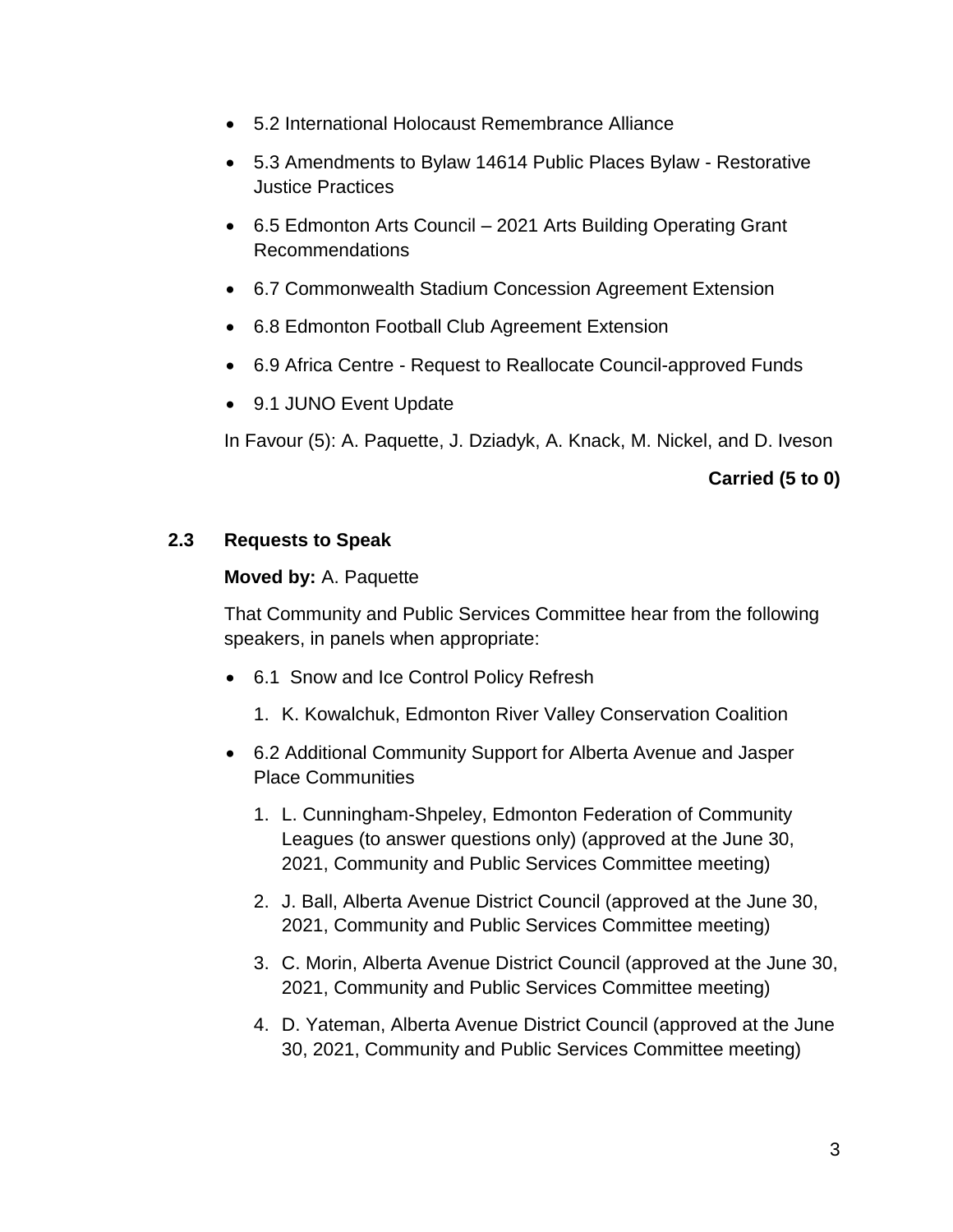- 5. K. Ellis, Alberta Avenue District Council (approved at the June 30, 2021, Community and Public Services Committee meeting)
- 6.3 EndPovertyEdmonton Annual Report 2020
	- 1. J. Bisanz, on behalf of M. Mayan
	- 2. K. Bruno, Indigenous Circle (approved at the June 30, 2021, Community and Public Services Committee meeting)
- 6.6 Bylaw 19758 Amendments to Bylaw 14614 Public Places Bylaw Acts of Harassment
	- 1. K. Lowrey, Women's Human Rights Campaign
	- 2. D. Nur, African Canadian Civic Engagement Council

In Favour (5): A. Paquette, J. Dziadyk, A. Knack, M. Nickel, and D. Iveson

**Carried (5 to 0)**

### **2.4 Requests for Specific Time on Agenda**

#### **Moved by:** A. Paquette

That the following items be dealt with at a specific time on the agenda:

- 6.2 Additional Community Support for Alberta Avenue and Jasper Place Communities - Second item of business
- 6.3 EndPovertyEdmonton Annual Report 2020 First item of business

In Favour (5): A. Paquette, J. Dziadyk, A. Knack, M. Nickel, and D. Iveson

### **Carried (5 to 0)**

### **Moved by:** A. Paquette

That the following item be dealt with at a specific time on the agenda:

 6.2 Additional Community Support for Alberta Avenue and Jasper Place Communities - 1:30 p.m.

In Favour (5): A. Paquette, J. Dziadyk, A. Knack, M. Nickel, and D. Iveson

**Carried (5 to 0)**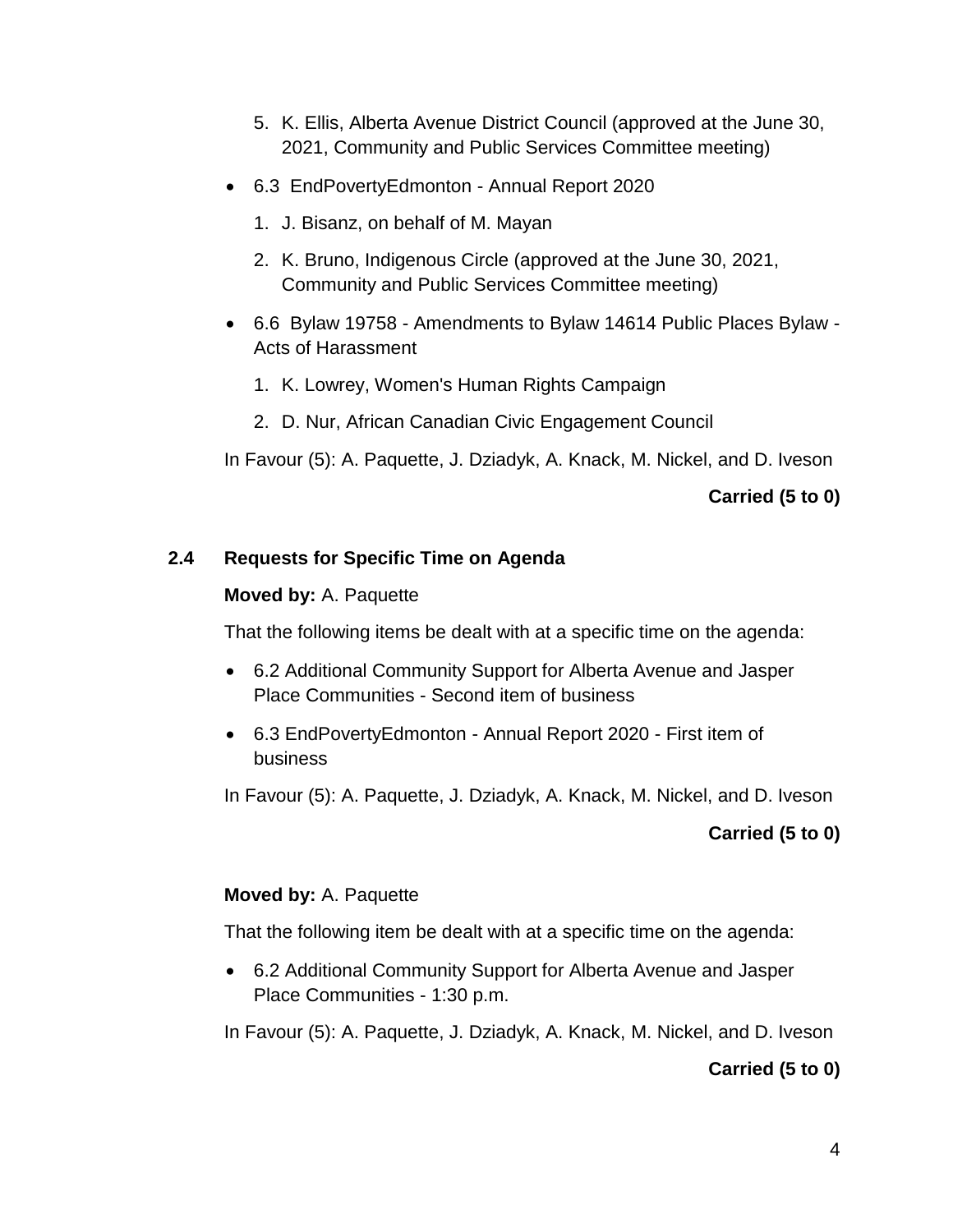### **3. Councillor Inquiries**

There were no Councillor Inquiries.

#### **4. Reports to be Dealt with at a Different Meeting**

There were no Reports to be Dealt with at a Different Meeting.

#### **5. Requests to Reschedule Reports**

#### **5.1 Bus Network and On-Demand Service Implementation Update**

The following member of Administration's delegation answered questions:

C. Hotton-MacDonald, City Operations

#### **Moved by:** J. Dziadyk

That Community and Public Services Committee recommend to City Council:

That the revised due date of Fourth Quarter 2021, Executive Committee, for the City Operations report CR\_8198, Bus Network and On-Demand Service Implementation Update, be approved.

In Favour (5): A. Paquette, J. Dziadyk, A. Knack, M. Nickel, and D. Iveson

### **Carried (5 to 0)**

### **5.2 International Holocaust Remembrance Alliance**

This item was not selected for debate and was dealt with as part of item 2.2. The following motion carried:

That the revised due date of To be determined, Community and Public Services Committee, for the Citizen Services report CR\_7608, International Holocaust Remembrance Alliance, be approved.

### **Revised Due Date: To be determined**

### **5.3 Amendments to Bylaw 14614 Public Places Bylaw - Restorative Justice Practices**

This item was not selected for debate and was dealt with as part of item 2.2. The following motion carried:

That the revised due date of February 2022, Community and Public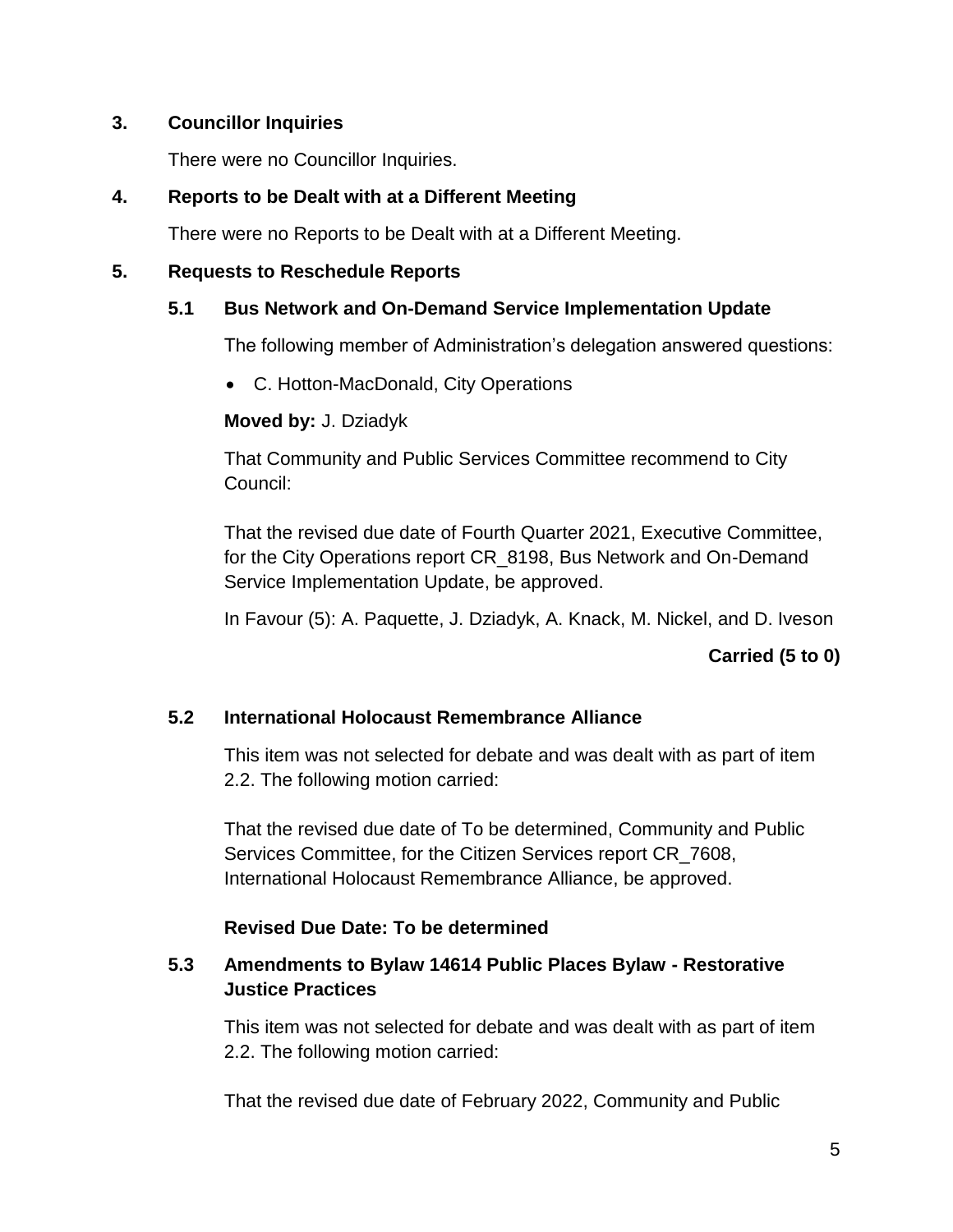Services Committee, for the Citizen Services report CS00578, Amendments to Bylaw 14614 Public Places Bylaw - Restorative Justice Practices, be approved.

### **Revised Due Date: February 2022**

#### **6. Reports**

### **6.1 Snow and Ice Control Policy Refresh**

The following members of Administration's delegation made a presentation:

- G. Cebryk, Deputy City Manager, City Operations
- P. Herritt, City Operations

The following public speaker made a presentation and answered questions:

• K. Kowalchuk, Edmonton River Valley Conservation Coalition

The following members of Administration's delegation answered questions:

- G. Cebryk, Deputy City Manager, City Operations
- A. Grant, City Operations

### **Moved by:** M. Nickel

That Community and Public Services Committee recommend to City Council:

That revised Snow and Ice Control Policy C409K, as set out in Attachment 1 of the August 11, 2021, City Operations report CO00396rev, be approved.

In Favour (4): A. Paquette, J. Dziadyk, A. Knack, and M. Nickel

**Carried (4 to 0)**

# **6.2 Additional Community Support for Alberta Avenue and Jasper Place Communities**

The following member of Administration's delegation made a presentation:

R. Smyth, Deputy City Manager, Citizen Services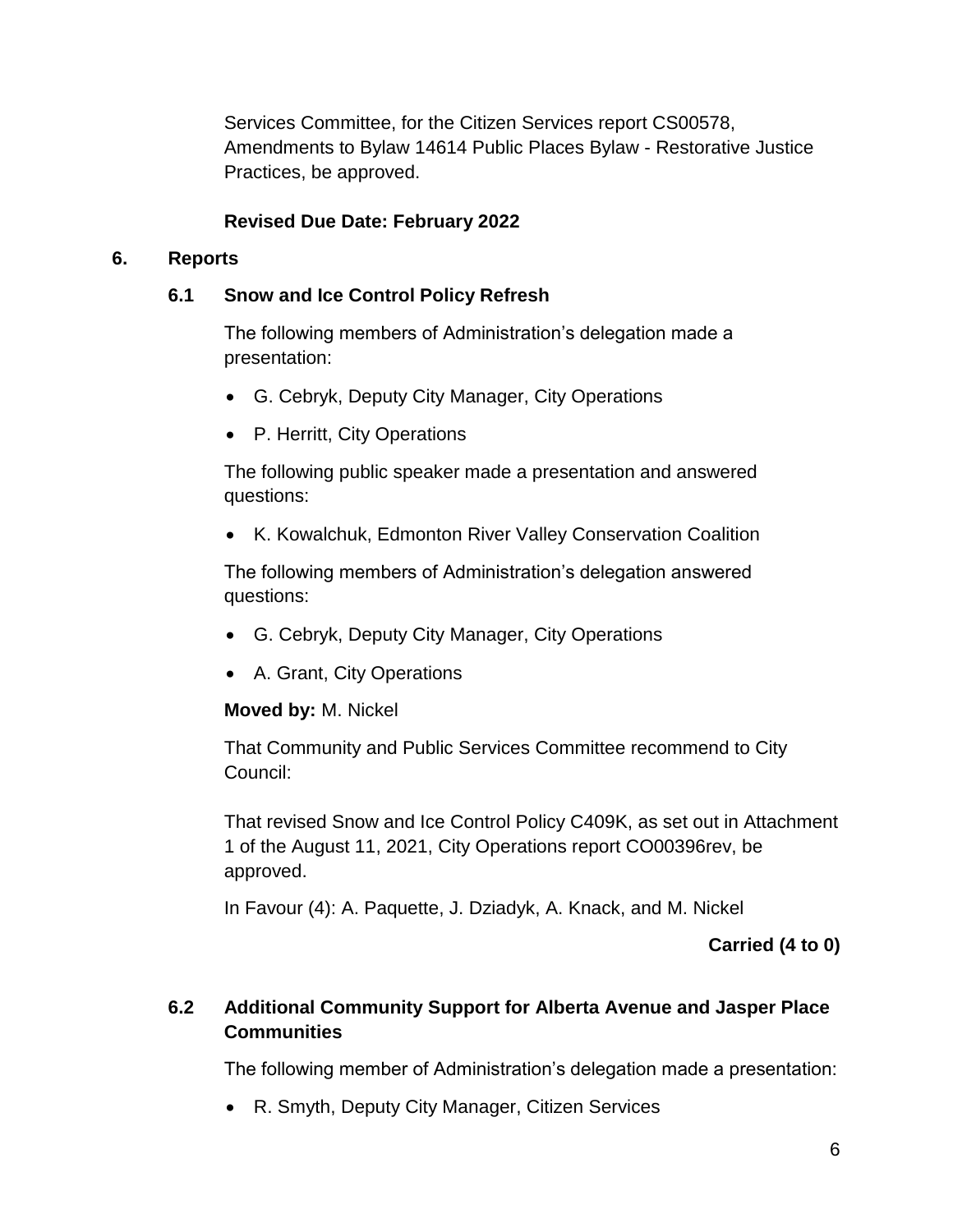The following public speakers made presentations and answered questions:

- J. Ball, Alberta Avenue District Council
- C. Morin, Alberta Avenue District Council

The following public speaker answered questions:

 L. Cunningham-Shpeley, Edmonton Federation of Community Leagues

The following members of Administration's delegation answered questions:

- R. Smyth, Deputy City Manager, Citizen Services
- D. Patsula, Citizen Services
- G. Brandenbarg, Citizen Services

#### **Moved by:** A. Knack

That the June 30, 2021, Citizen Services report CS00249, be received for information.

In Favour (4): A. Paquette, J. Dziadyk, A. Knack, and M. Nickel

### **Carried (4 to 0)**

### **6.3 EndPovertyEdmonton - Annual Report 2020**

The following members of Administration's delegation made a presentation:

- R. Smyth, Deputy City Manager, Citizen Services
- M. Phair, EndPovertyEdmonton
- C. Whiskeyjack, EndPovertyEdmonton
- E. Ambtman, EndPovertyEdmonton

The following public speakers made presentations and answered questions:

- J. Bisanz, on behalf of Maria Mayan
- K. Bruno, Indigenous Circle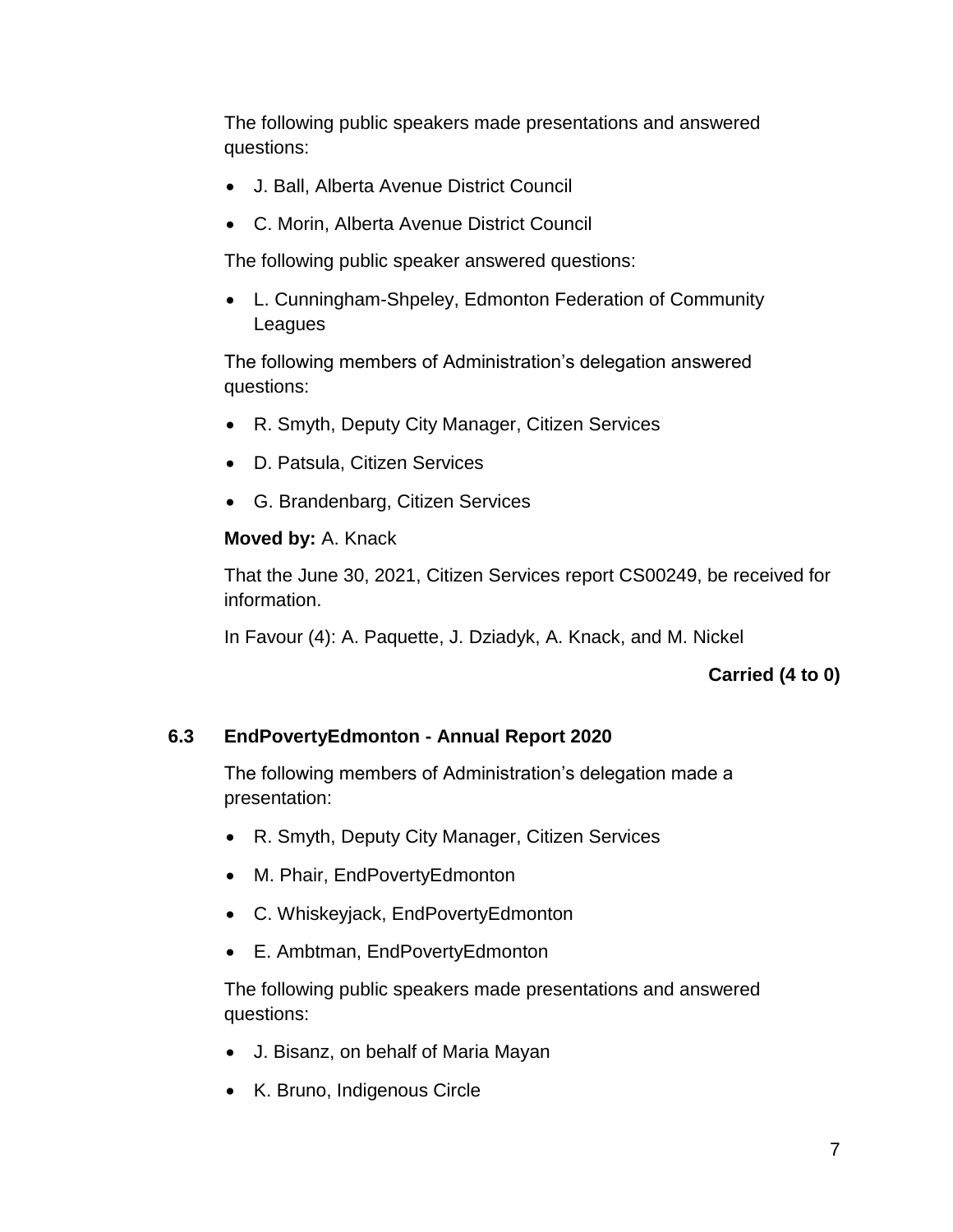The following members of Administration's delegation answered questions:

- J. Foord, Citizen Services
- E. Ambtman, EndPovertyEdmonton
- M. Phair, EndPovertyEdmonton
- R. Smyth, Deputy City Manager, Citizen Services

### **Moved by:** D. Iveson

That Administration work with EndPovertyEdmonton and the Edmonton Community Development Corporation to develop an ongoing funding package for Council's consideration at the 2021 Fall Supplemental Operating Budget adjustment, and consider drawing on the \$11 million in ongoing funding set aside for community safety and wellbeing and antiracism efforts to cover operations and initiatives to end poverty.

# **Due Date: Fall 2021 Supplemental Operating Budget Adjustment**

In Favour (5): A. Paquette, J. Dziadyk, A. Knack, M. Nickel, and D. Iveson

# **Carried (5 to 0)**

# **6.4 Early Learning and Care Steering Committee Report**

The following members of Administration's delegation made a presentation and answered questions:

- J. Bisanz, Edmonton Council for Early Learning and Care
- H. Raymond, Edmonton Council for Early Learning and Care

The following member of Administration's delegation answered questions:

S. McCabe, Deputy City Manager, Urban Planning and Economy

### **Moved by:** A. Paquette

# **Early Learning and Care Steering Committee Recommendations - Potential Next Steps and Policy Options**

That Administration provide a report on the recommendations provided by the Early Learning and Care Steering Committee, including potential next steps and policy options.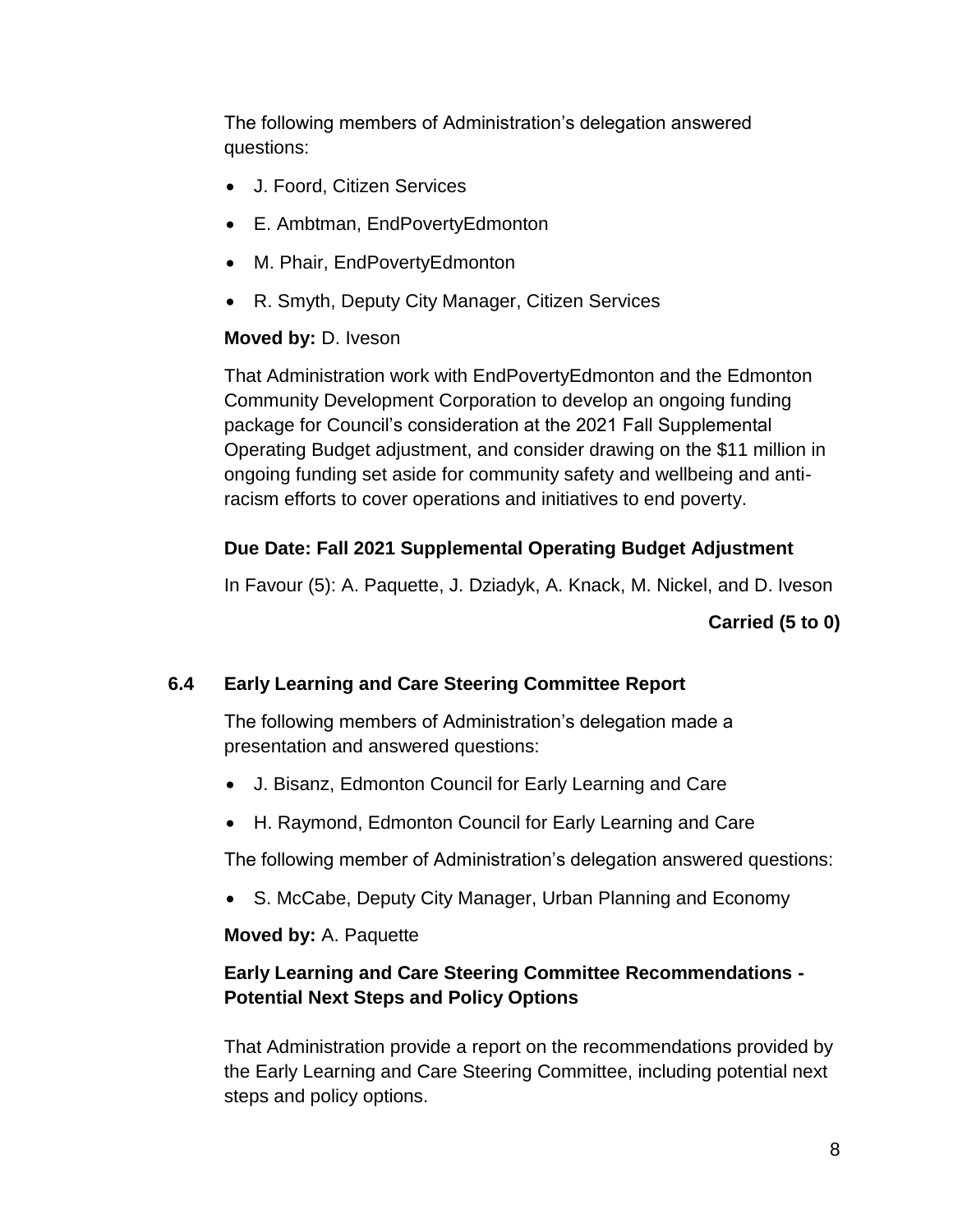#### **Due Date: First Quarter 2022**

In Favour (4): A. Paquette, J. Dziadyk, A. Knack, and M. Nickel

**Carried (4 to 0)**

# **6.5 Edmonton Arts Council – 2021 Arts Building Operating Grant Recommendations**

This item was not selected for debate and was dealt with as part of item 2.2. The following motion carried

That Community and Public Services Committee recommend to City Council:

That the 2021 Arts Building Operating Grant recommendations, as set out in Attachment 1 of the August 11, 2021, Edmonton Arts Council report EXT00716, be approved.

## **6.6 Bylaw 19758 - Amendments to Bylaw 14614 Public Places Bylaw - Acts of Harassment**

The following members of Administration's delegation made a presentation:

- R. Smyth, Deputy City Manager, Citizen Services
- D. Jones, Citizen Services

The following public speakers made presentations and answered questions:

- K. Lowrey, Women's Human Rights Campaign
- D. Nur, African Canadian Civic Engagement Council

The following members of Administration's delegation answered questions:

- D. Jones, Citizen Services
- N. Jacobsen, Office of the City Manager (Legal Services)
- R. Smyth, Deputy City Manager, Citizen Services

**Moved by:** A. Paquette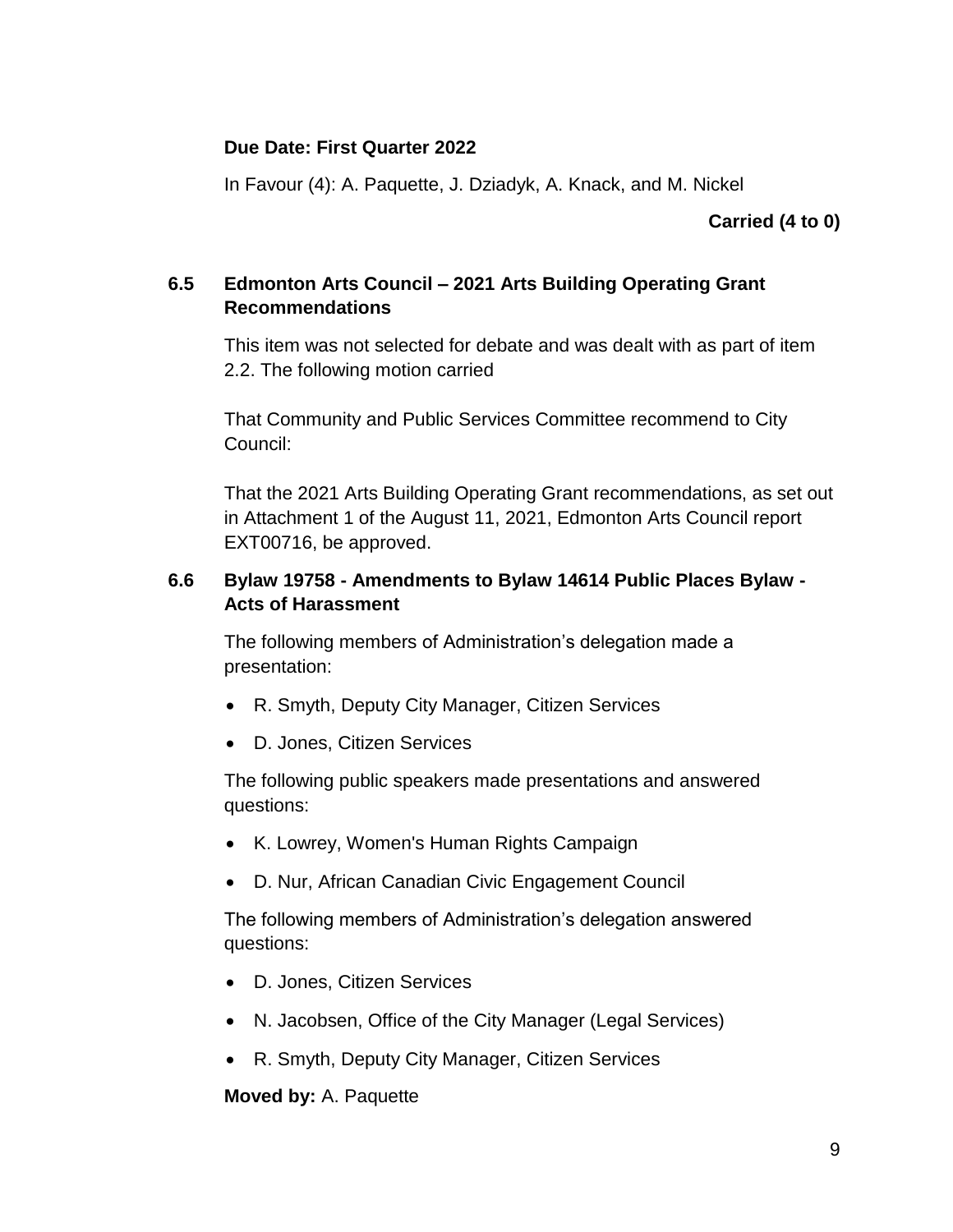That Community and Public Services Committee recommend to City Council:

That Bylaw 19758 be given the appropriate readings.

In Favour (4): A. Paquette, J. Dziadyk, A. Knack, and M. Nickel

**Carried (4 to 0)**

# **6.7 Commonwealth Stadium Concession Agreement Extension**

This item was not selected for debate and was dealt with as part of item 2.2. The following motion carried:

That the amendment to the food services agreement between the City of Edmonton, Edmonton Football Club and Western Food Services, as outlined in Attachment 1 of the August 11, 2021, Citizen Services report CS00659, be approved, and that the agreement be in form and content acceptable to the City Manager.

## **6.8 Edmonton Football Club Agreement Extension**

This item was not selected for debate and was dealt with as part of item 2.2. The following motion carried:

That the amendment to the license agreement between the City of Edmonton and the Edmonton Football Club, as outlined in Attachment 1 of the August 11, 2021, Citizen Services report CS00660, be approved, and that the agreement be in form and content acceptable to the City Manager.

### **6.9 Africa Centre - Request to Reallocate Council-approved Funds**

This item was not selected for debate and was dealt with as part of item 2.2. The following motion carried:

That Community and Public Services Committee recommend to City Council:

That the Council for the Advancement of African Canadians in Alberta (Africa Centre) request to reallocate \$237,500 of annual funding, as outlined in Attachment 1 of the August 11, 2021, Citizen Services report CS00752, be approved.